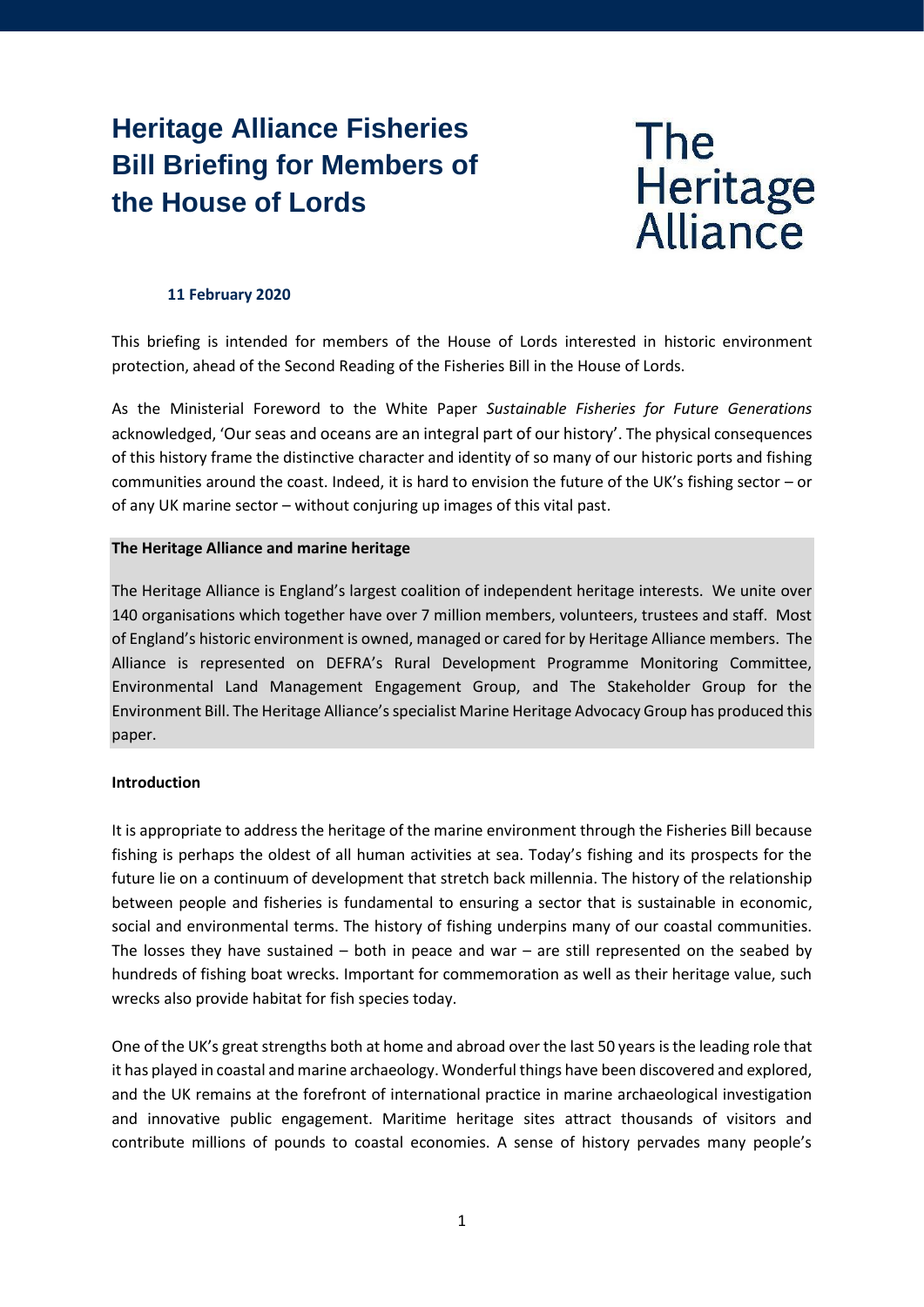enjoyment of the coast, where heritage provides an important tangible setting within which wellbeing and other social benefits accrue.

Maritime heritage, both at the coast and under the sea, already makes a major contribution to the UK and could contribute more as we head into the next phase of our country's history. For all that has been achieved, the potential gains are far greater. Realising this potential requires that Government does not inadvertently detract from our valuable sea-going legacy and instead takes steps to make the most of our maritime heritage as we go forward.

# **The Fisheries Bill**

- 1. Accordingly, **the Heritage Alliance strongly supports the Fisheries Bill's inclusion of features of archaeological or historic interest within the definition of the marine and aquatic environment** (s. 48).
- 2. As a consequence, financial assistance and regulatory provisions can be made for purposes including the conservation of features of archaeological or historic interest by the Secretary of State (ss. 33; 36), by Scottish Ministers (Sched. 6 s. 1; Sched. 8 s. 1), by Welsh Ministers (Sched. 6 s. 2; Sched. 8 s. 2) and by the Northern Ireland department (Sched. 6 s. 3; Sched. 8 s. 11). **The Heritage Alliance strongly supports the inclusion of features of archaeological or historic interest within provisions on financial assistance and regulation**.
- 3. Also as a consequence, sea fish licensing authorities can attach conditions to licences for the purposes of conserving or enhancing features of archaeological or historic interest (Sched. 3 s. 1). Again, **the Heritage Alliance strongly supports the provision for conserving or enhancing features of archaeological or historic interest through conditions on sea fishing licenses**.
- 4. The Heritage Alliance welcomes the inclusion of the 'sustainability objective' in the fisheries objectives set out in s. 1(1) and notes the importance of these objectives to fisheries statements and management plans. The sustainability objective is that fish and aquaculture activities are environmentally sustainable and managed so as to achieve economic, social and employment benefits (s. 1(2)). For the avoidance of doubt, **the Heritage Alliance seeks confirmation that 'environmentally sustainable' in s. 1(2)(ii) encompasses the 'marine and aquatic environment' as defined in s. 48**, i.e. the sustainability objective encompasses features of archaeological or historic interest.
- 5. The Heritage Alliance notes that authorities in Scotland and Northern Ireland already have provision to make regulations for conserving any features of archaeological or historic interest in their inshore waters by virtue of s. 2A(3)(a) of the Inshore Fishing (Scotland) Act 1984 and s. 124(2A)(a) of the Fisheries Act (Northern Ireland) 1966. The Fisheries Bill makes provisions for byelaws – including interim byelaws – in England, the English offshore region, Wales, the Welsh offshore region and the Scottish offshore region (Sched. 9, ss. 11, 14, 17, 19, 21) that are broadly comparable to existing provisions in Scottish and Northern Ireland inshore waters. There is, however, an anomaly: the provisions in the Fisheries Bill are framed in such a way that they do not apply to features of archaeological or historic interest. **The Heritage Alliance seeks**